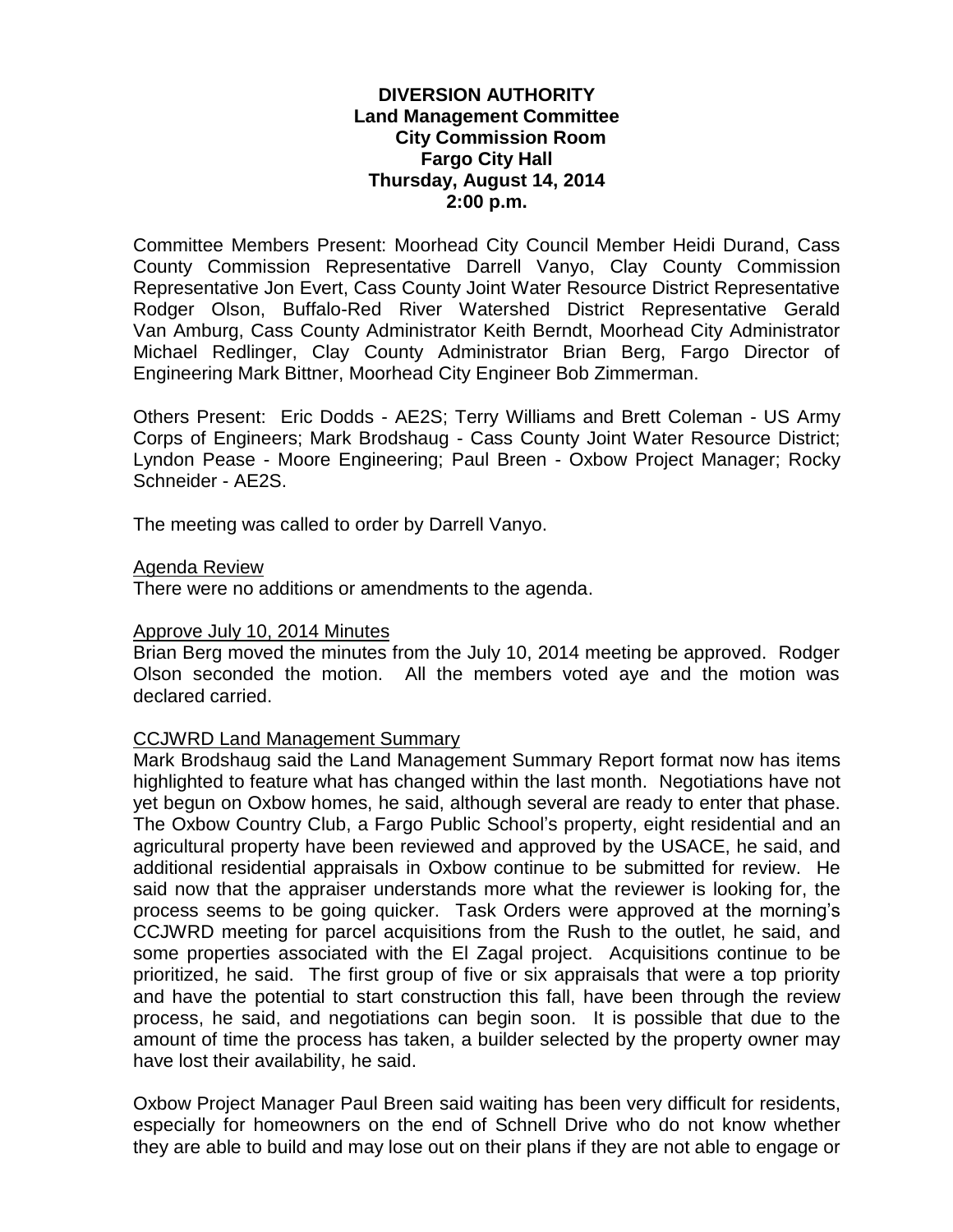keep a builder. He said those residents will have to be moving into the new development by spring when the sewer will be cut off at that end of town. He said cutting off the sewer is required for construction of a storm pump station and gatewell structure and storm sewer outfall next spring. All but one of those homeowners at the north end of Schnell Drive are hoping to remain in Oxbow, he said.

Mark Brodshaug said there are options to do advanced payments or some way to hold and keep the builders interested.

In response to a question from Mr. Vanyo about recent medical hardship cases, Mr. Brodshaug said two applications were recently received by the Hardship Review Committee. One application in North Dakota was approved with the appraisal added to the Task Orders just approved by the CCJWRD Board, he said.

Eric Dodds said the second medical hardship application was tabled due to questions about whether the property qualifies as a buyout under the federal mitigation rules. The property itself is above flood impacts from the project, he said; however, some access and areas around it will be impacted, and the Committee is working with the Corps for clarification. He said historically medical hardship recommendations were brought to this group; however, following the agreement with CCJWRD to facilitate acquisitions, the committee felt comfortable asking them to take medical hardship on. The second property is in Minnesota, he stated, and the CCJWRD would legally be able to purchase land in Minnesota as a voluntary buyout.

Eric Dodds said work is underway with ProSource and local attorneys to draft an offer package which will include a cover letter, appraisal, purchase agreement and relocation documents. ProSource also wants to include the price of the new lot in Oxbow that the property owners will be moving to, he said, and that information should be available in a week or so.

### Property & Farmland Management Update

Eric Dodds shared a report from Pifer's Land Management. Two parcels had been planned to be purchased in the fall, he said; however, the property owner had the opportunity for replacement land so the closing date on one parcel was moved up.

In response to a question from Jon Evert about flex rent, Mr. Brodshaug said two farmers asked for flexible lease contracts similar to what they had used in the past. Such contracts vary by yield and price, he said, with a minimum price or base rent price per acre with a possible additional payment at the end of the season depending on the crop and price.

# Agricultural Sub-Committee Meeting Update

Agricultural Risk Economic Evaluation RFQ - Rodger Olson said the Committee met on August 12th with five members present. He said that was not a quorum; however, the group continued to look at the ag issues and AE2S presented the detailed RFQ. He said the hope is to find the value of crop insurance and that the RFQ will provide more information needed by the Corps for their input about the differential in the amount of flowage easements with and without flood insurance. He said all the committee members agreed this is an important step and indicated they felt the Diversion Authority should go forward with the RFQ.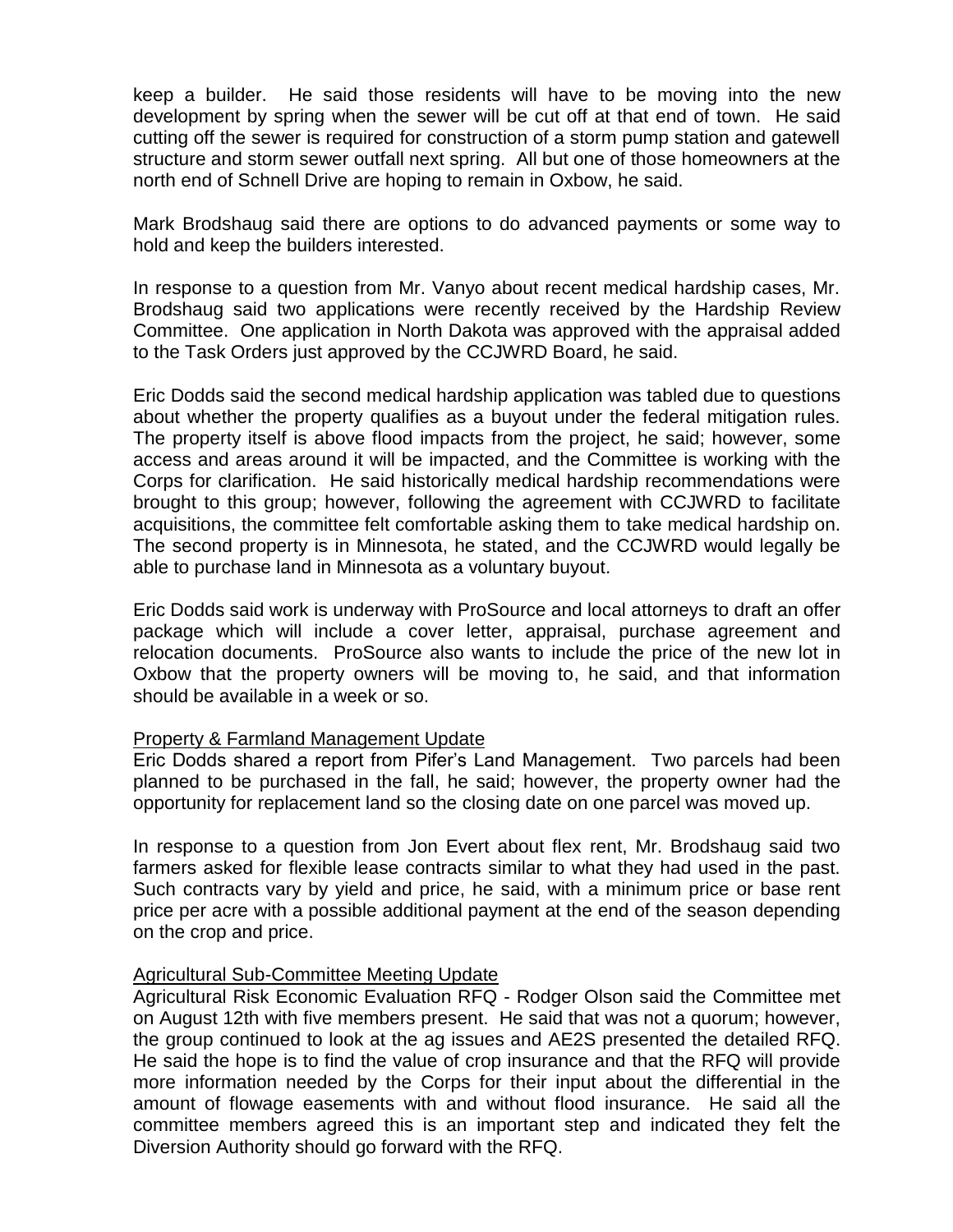Darrell Vanyo said he feels it is important to proceed with the RFQ and keep with the timeline.

In response to a question from Mark Bittner about whether there is a relationship between crop insurance and declared disasters, Rodger Olson said there is no interaction between the two. Crop insurance is based on individual fields, he said, and a disaster declaration would not make a difference. He said if the project causes water to back up onto a farmer's land in the staging area, crop insurance will not cover it, so supplemental coverage is being looked at. He said flowage easement payments go to the landowner, not to a renter, so a supplemental policy is being considered to cover that gap. He said the Corps stand is that a flowage easement payment to the landowner for storage of water on the land is adequate; however, this entity recognizes that up to half of the land in the staging area is rented, then it is the renter, not the landowner, facing the risk.

Jon Evert moved this committee forward its recommendation to the Diversion Authority to move forward with the Agricultural Risk Economic Evaluation RFQ process. Mark Bittner seconded the motion. All the members voted aye and the motion was declared carried.

# Right-of-Entry Status and Cultural Resources Easement Acquisition Update

Lyndon Pease said the right-of-entry process is active in the Reach 6 area and in the southern alignment. In the Reach 6 area of the Diversion channel, he said, the design team is looking at access in the area of the railroad. For now, he said, surveys for topographic surveys and soil borings will be limited to the BNSF Railroad right of way. He said adjacent landowners have been made aware that there will be survey crews in the area. He said the process began in the spring to identify survey needs on the North Dakota side of the southern alignment for future study and design related to the embankment. Of about 80 properties, he said, about 50 have willingly granted access. He said the process for gaining access to the remaining parcels is currently going through District Court, with a court date possible for the end of the month or early September.

In response to a question from Jon Evert about whether action has been taken on cemeteries, Terry Williams said the Corps has determined that Phases 1 and 2 Cultural Resource studies will be done on the eleven cemeteries that will be impacted. She said John Sobiech has called most landowners to explain what the plan is for doing surveys and the Corps will be asking the Diversion Authority to seek right-of-entry.

### Other Business - Oxbow Construction

Paul Breen said three contractors are actively working in Oxbow, one on the dike, one in the new residential area and one on the golf course. Curb is being put in the area for the first six selected lots, he said, and the dike is ahead of schedule due to good weather.

In response to a question from Jon Evert about landowners' concerns about drainage changes, Mark Brodshaug said the existing drainage will be unchanged until alternative drainage around the ring levee is in place. He said part of the reason the construction will take place over a three-year period is to allow drainage to stay open.